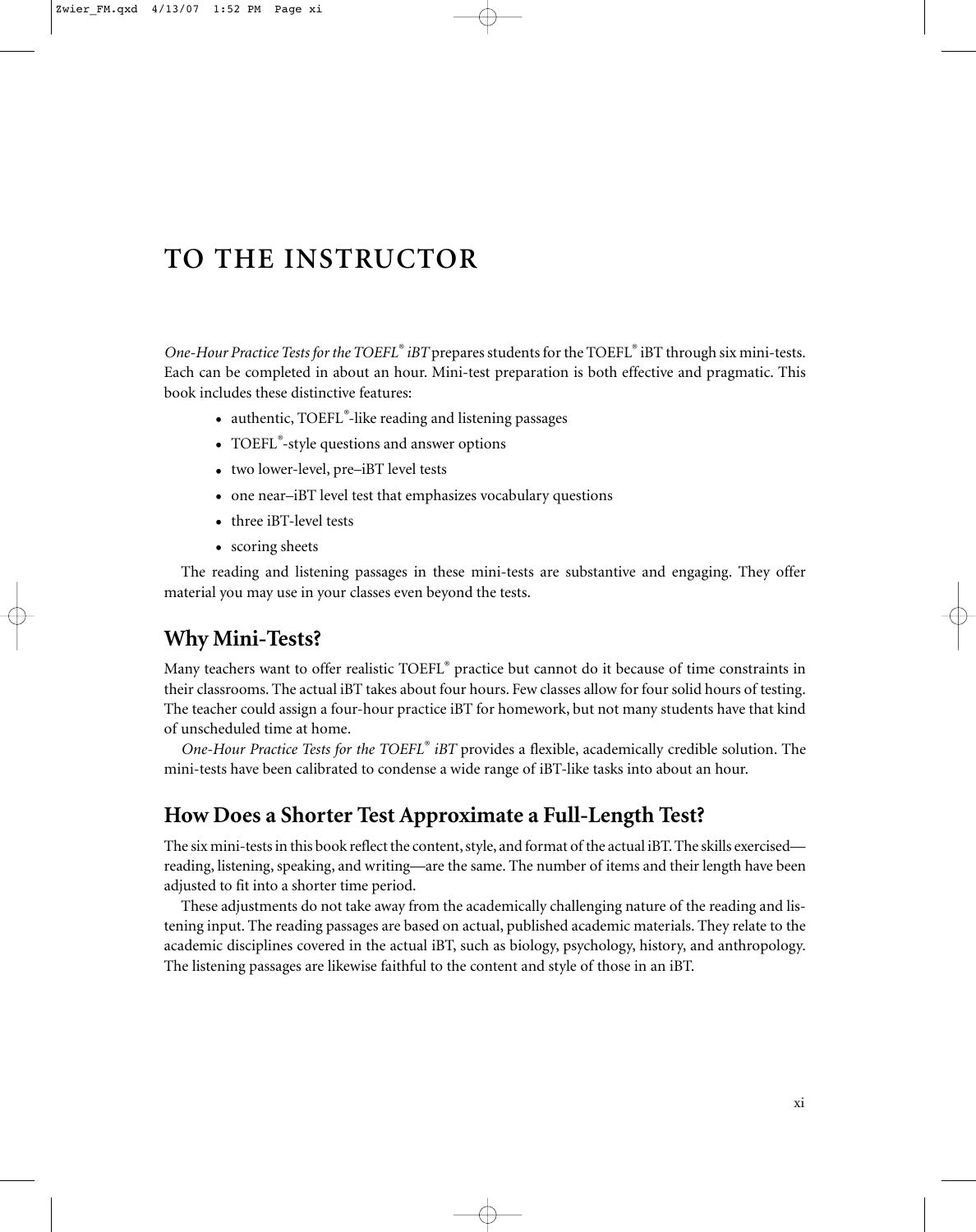To keep each mini-test to about one hour, we have made some adjustments to the time allowed for certain test items. Here are some notable timing changes:

- **Reading:** To complete each passage and its questions—18 minutes. The iBT allows 20 minutes but has from 2 to 7 more questions.
- **Listening:** To answer the questions after each listening passage—8 minutes. The passages themselves vary from about 3 to about 5 minutes, making a total of 11 to 13 minutes. The iBT does not specify a time for each listening passage, giving instead a section total of 60 to 90 minutes. This averages about 15 minutes per iBT listening passage and its questions.
- **Speaking:** For independent speaking responses—15 seconds to prepare and 45 seconds to respond. For integrated read-listen-speak responses—30 seconds to prepare and 60 seconds to respond. For integrated listen-speak responses—20 seconds to prepare and 60 seconds to respond. These are the same times as allowed on the iBT.
- **Writing:** For independent writing responses—20 minutes. For integrated writing responses also 20 minutes. The iBT allows 30 minutes for an independent response. The shorter time in these mini-tests is necessary to keep the test as a whole close to one hour. Teachers are free to allow up to 30 minutes for an independent writing response, if they have the time.

# **Are These Mini-Tests as Difficult as the Real iBT?**

Tests 1 and 2 are somewhat easier than the level of an actual TOEFL® test. Pre–iBT level students need to work with accessible, but still challenging, material to train for the actual test. Test 3 offers a stepping stone from the first two mini-tests to the last three. It is closer to the level of the actual iBT, but it contains fewer questions than Tests 4, 5, and 6.

Tests 4, 5, and 6 are at the same level of difficulty as the actual TOEFL® . These iBT-level tests are shorter than the four-hour test, but their language level is similar to that of an actual iBT.

# **How Does Practice at Different Levels Help?**

Teachers and students have often approached us to complain that the iBT is too hard. Of course, we have no control over how difficult the iBT is, but we do sympathize with students who feel they are not yet ready for such a difficult test. A book that includes mini-tests at several levels provides test-preparation support for students as their academic English skills improve.

A collection of leveled tests offers multiple advantages:

- Easier tests help students build their language skills. In particular, they offer scaled practice in all four of the skill areas.
- Lower-level tests allow all students, regardless of language ability, to get more accustomed to the test format.
- Practice tests help students build stamina. One of the great challenges in a long test like the iBT is to maintain a high level of performance despite physical and mental fatigue. This requires incremental training. Just as runners do not prepare for a marathon by repeatedly running 26 miles, TOEFL® candidates should train up to the iBT with shorter tests.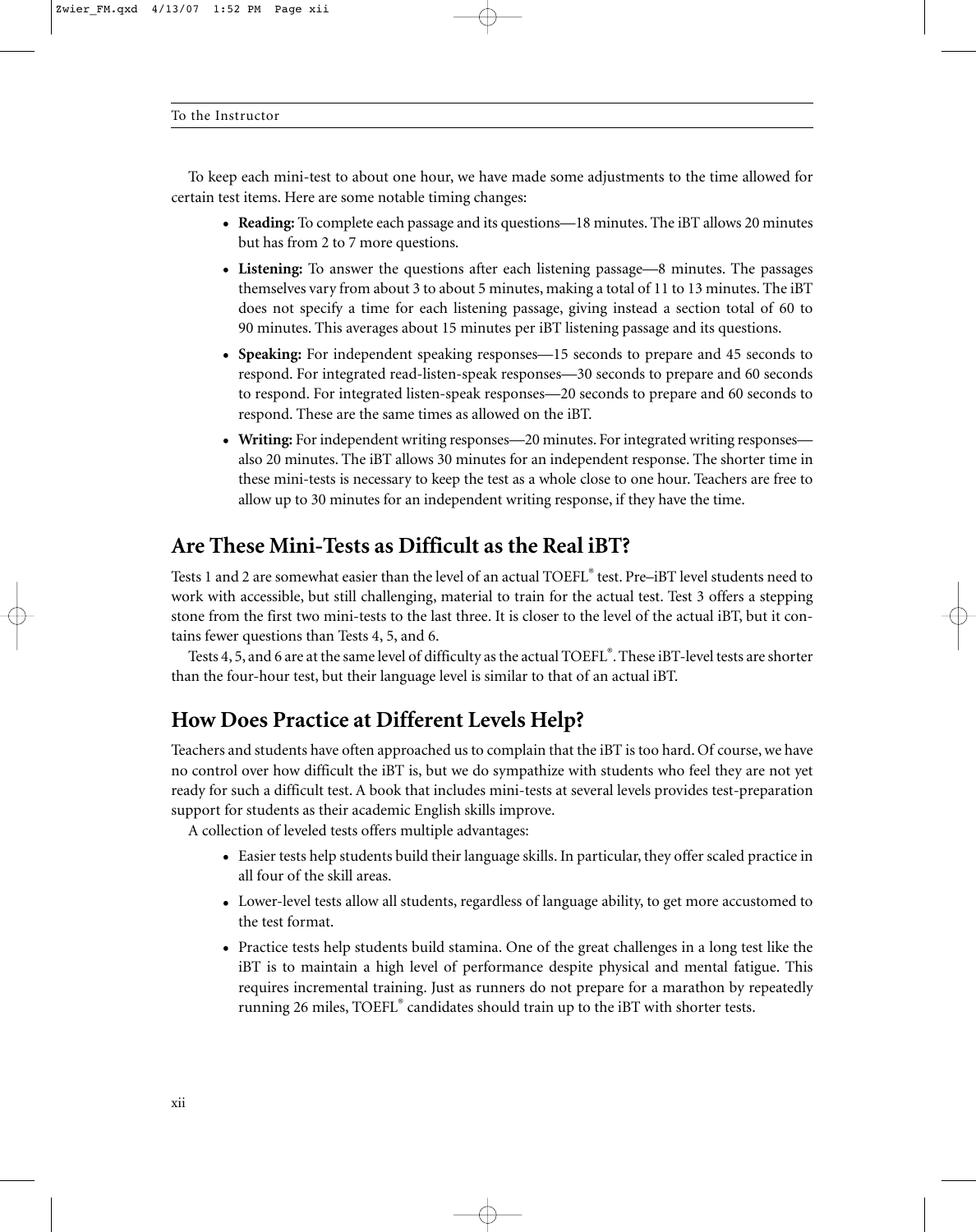# **How Were the Levels Created?**

In leveling the material for Tests 1 and 2, we controlled several features—sentence length, number of clauses in a sentence, difficulty of vocabulary, and complexity of grammar.Also, distracting sentence elements were kept to a minimum. These include such features as parenthetical comments, phatic phrases (e.g., *not to put too fine a point on it*), chains of prepositional phrases, and editorial commentary as examples.

The reading and listening passages in Tests 1 and 2 are only about 70–80 percent as long as those in Tests 4, 5, and 6. Likewise, they offer fewer test questions per passage than the three TOEFL®-level tests. The amount of time given for the tasks, however, does not vary from level to level. We assume that students at a lower level will still find it challenging to complete shorter tasks in a standard time period.

Our leveling in these mini-tests focuses on language, not on content. We have not backed away from using substantive, academic reading and listening input at the lower level. True iBT preparation requires conceptually rich material. Where we thought there might be some hurdles, we treated them as language issues, not concept issues. For example, a student may be familiar with the heredity-versus-environment (or nature-nurture) controversy in his or her native language without recognizing it by its usual English names. In such cases, we preserved the concept, but we framed it in more accessible vocabulary.

Teachers can generally think of Tests 1 and 2 as being at a **pre–iBT** level; Test 3 at **near–iBT** level; and Tests 4, 5, and 6 **at iBT** level.

# **How Should I Use** *One-Hour Practice Tests for the TOEFL® iBT* **in My Classroom?**

Students should first take one of the lower-level mini-tests. Regardless of their English language ability, students will benefit from this opportunity, and you will have some diagnostic data to work with.

After students have completed a mini-test, they should review their work. Ideally, this review should occur in the same class period as the administration of the mini-test. If this is not possible, do the review in the next class period. In your review, refer to the test's answer key and scoring information. As a class, review and discuss the correct responses. Pay particular attention to questions that were missed by several class members. As needed, return to the body of the test itself, the audio CD, or the audio transcript in order to discuss the language that is being tested.

### **How Can I Score the Tests?**

Scoring the reading and listening sections of the TOEFL® test is a straightforward task. An answer key and a scoring worksheet are provided for each test. This worksheet guides you through the process of computing a raw score and a converted score based on the iBT scoring scale. Easy-to-use tables in the scoring worksheets give you these converted scores. While these scores can only approximate an actual iBT score, they do give a picture of how test-takers might perform on an actual iBT.

Scoring the speaking and writing sections of the test is slightly more complicated. The productive tasks, naturally, do not have right and wrong answers. Each test-taker's speaking and writing responses must be individually rated. Scoring charts for grading the four types of productive responses—independent speaking, integrated speaking, independent writing, and integrated writing—are provided as needed. Ideally, these scoring charts should be completed by English-proficient raters.